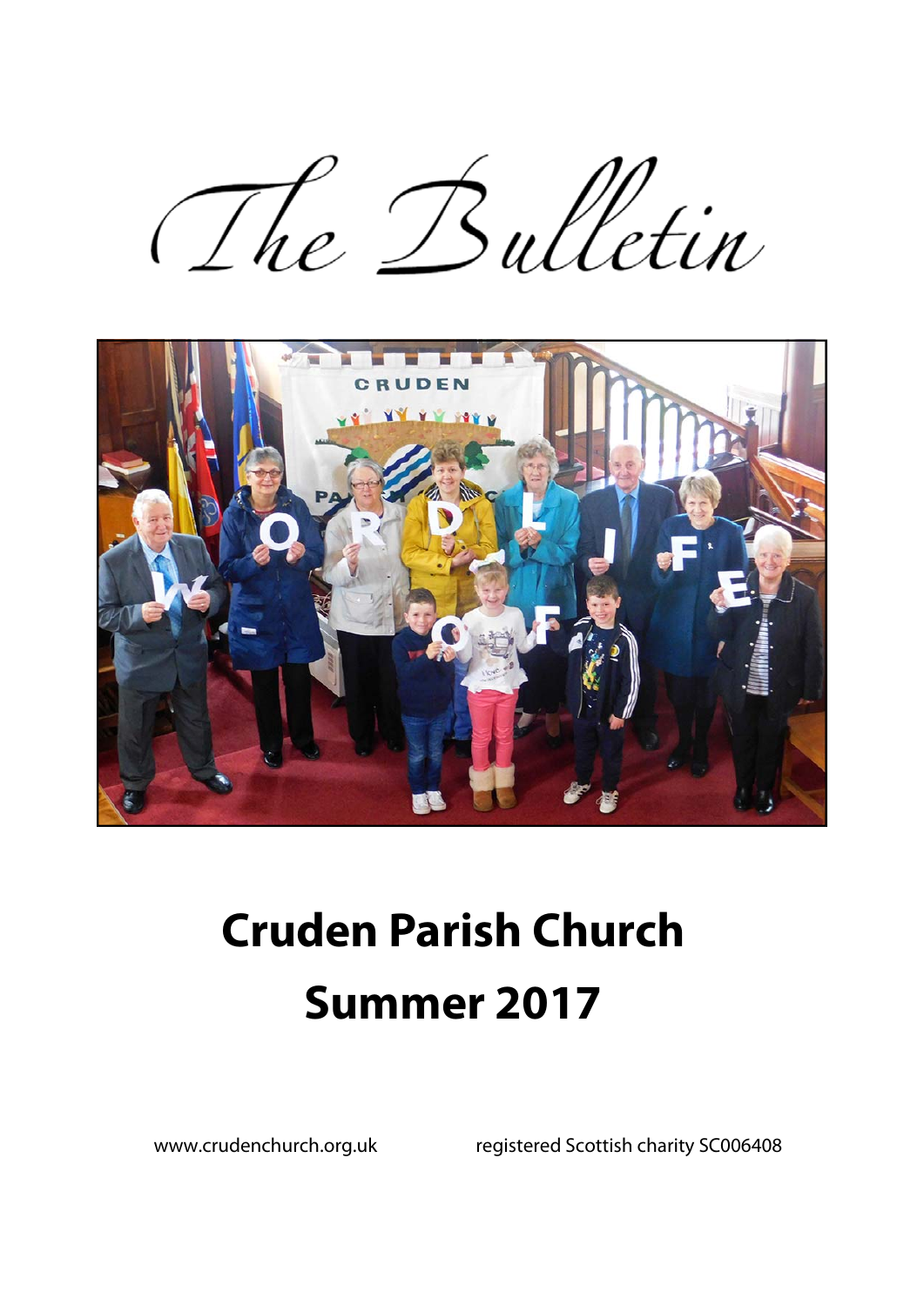## **Diary Dates Summer 2017**

Worship services will continue every Sunday in the Church at 10 am

#### **JUNE**

| Thursday 1st     | Guild Senior Citizens' Outing                                                                    |  |  |
|------------------|--------------------------------------------------------------------------------------------------|--|--|
| Sunday 11th      | Cake and Candy Stall after the service                                                           |  |  |
| Tuesday 13th     | Craft Group in Hall 1.30 pm                                                                      |  |  |
| Sunday 18th      | Congregational Walk leaving church hall at<br>11.30 am: Kingswells - Den of Maidencraig          |  |  |
| Tuesday 27th     | Craft Group in Hall 1.30 pm                                                                      |  |  |
| <b>JULY</b>      |                                                                                                  |  |  |
| Sunday 9th       | Cake and Candy Stall after the service                                                           |  |  |
| Tuesday 11th     | Craft Group in Hall 1.30 pm                                                                      |  |  |
| Sunday 23rd      | Congregational Walk leaving church hall at<br>11.30 am: Banff - Bridge of Alvah Circular         |  |  |
| Tuesday 25th     | Craft Group in Hall 1.30 pm                                                                      |  |  |
| <b>AUGUST</b>    |                                                                                                  |  |  |
| Tuesday 8th      | Craft Group in Hall 1.30 pm                                                                      |  |  |
| Sunday 13th      | Cake and Candy Stall after the service                                                           |  |  |
| Sunday 20th      | Congregational Walk leaving church hall at<br>11.30 am: Tyrebagger Sculpture Trail - Elrick Hill |  |  |
| Tuesday 22nd     | Craft Group in Hall 1.30 pm                                                                      |  |  |
| <b>SEPTEMBER</b> |                                                                                                  |  |  |
| Tuesday 5th      | Craft Group in Hall 1.30 pm                                                                      |  |  |
| Wednesday 6th    | Choir Practice 7.30 pm in Hall                                                                   |  |  |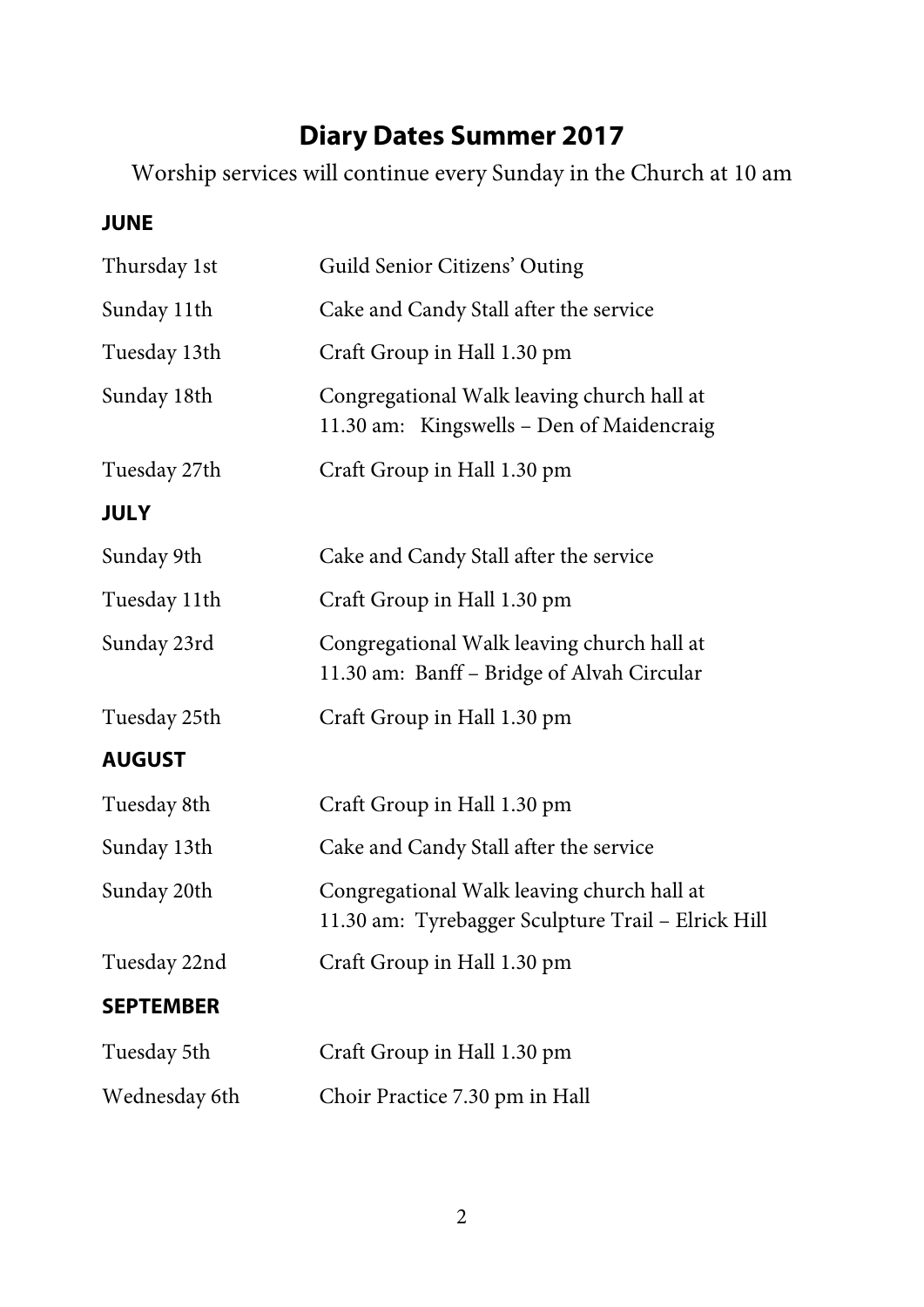## **OUR NEW INTERIM MODERATOR**

Recently appointed Interim Moderator, Ali MacLeod has expressed delight at her return to direct involvement in Cruden Parish Church. Having completed training in 2011 with former parish minister, Rev Rodger Neilson, as her mentor, Ali feels privileged and challenged at the same time in this new role. With many years of service in Human Resources and to the Third Sector, Ali originally hails from Wester Ross, a place she hopes to return to one day.

"One is deeply aware of genuine Christian welcome from a strong and faithful congregation in this beautiful rural setting", Ali comments as she undertakes this latest commitment. "I have been pleased to lead worship with the people of Cruden on occasion over the recent past, following Roger's retirement. There is always a sense of active fellowship and a joined up approach to participation in church events by all, Elders, Choir, Junior Church and the wider congregation and its adherents. I pray that I may be of useful and meaningful, albeit temporary, service in this latest capacity, as Cruden Parish seeks to fill their vacant charge. It is without doubt, a lively and God serving parish, which looks forward to welcoming a new minister to the charge".

For now, as the congregation of Cruden continues in faithful worship and willing service to God's greater plan, they and Ali know that their prayers will be answered in His good time.



# **CAKE & CANDY STALLS**

To raise funds for **CHRISTIAN AID**, there will be Cake & Candy Stalls held in the Hall after the services on 11 June, 9 July and 13 August when all donations for the stalls will be most welcome.

Further details from: Beatrice Fawkes (841814)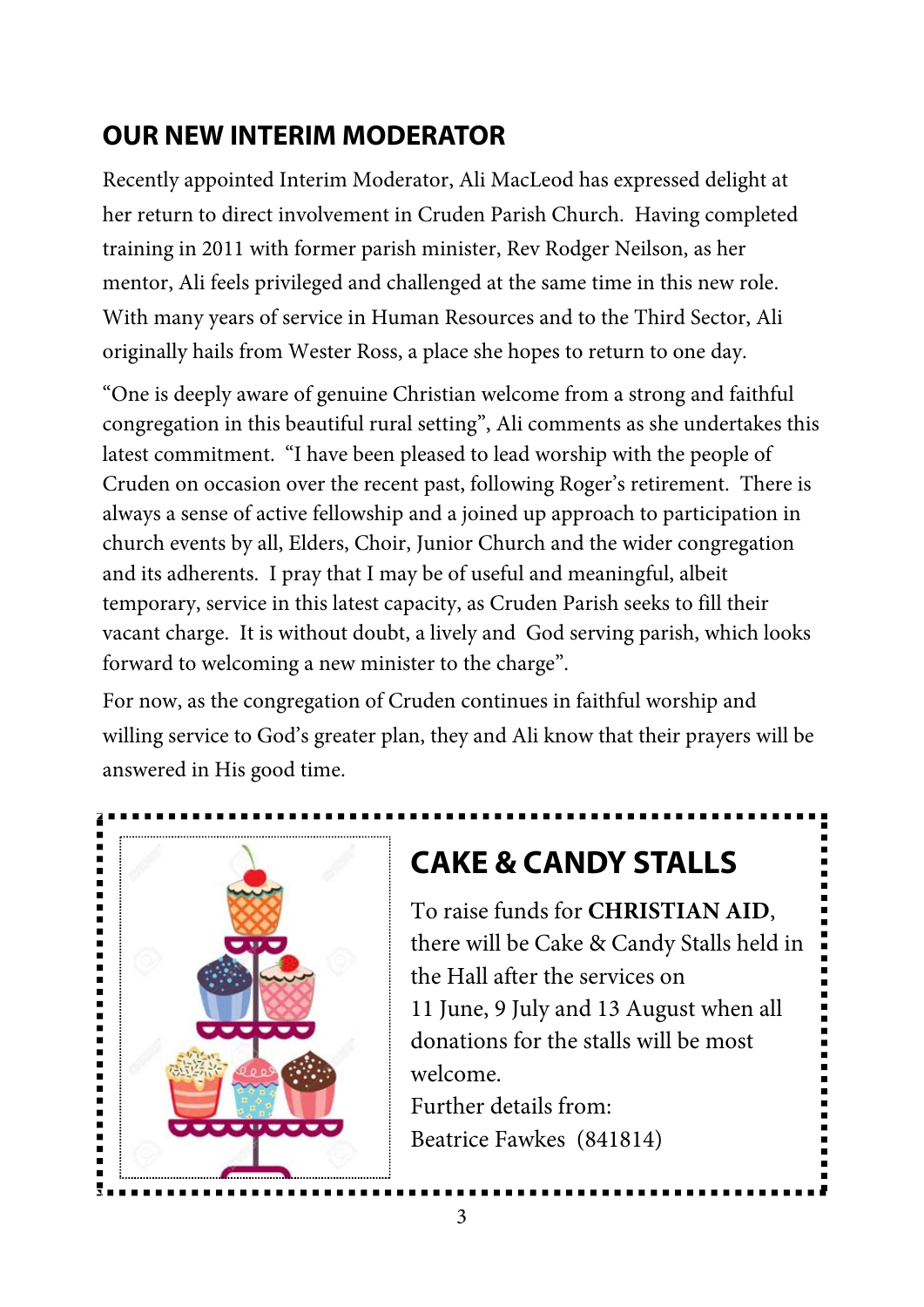

This year we have not been able to carry out the house to house collection. Envelopes were distributed with the Spring Issue of the bulletin and can still be returned or

collected by contacting any of the following:

Rosemary Reid, 11 Manse Road, Hatton – Tel: 841531 Beatrice Fawkes, 3 Northfield Gardens, Hatton – Tel: 841814 Hatton Market, Station Road, Hatton Mary Bratton, 169 Braehead Drive, Cruden Bay – Tel: 812573 Rosemary Pittendrigh, 21 Links View, Cruden Bay- Tel: 812220 Post Office, Main Street, Cruden Bay Cruden Parish Church or Donate online at **caweek.org** or call **0808 000 6006**

We are therefore, unable to publish an amount collected at this stage, but will do so in the Autumn Bulletin. Cruden continues to support Christian Aid, with emphasis this year on the millions of refugees around the world.

#### **Rosemary Pittendrigh**

## **CRUDEN CRAFT GROUP**

The ladies in the Craft Group continue to produce many lovely items and have been busy visiting local nursing homes, hospitals and Peterhead Mission to distribute them. Two boxes were also handed in to the Baptist Church in Peterhead, one to help with filling their Blythswood boxes and the other to be taken to Senegal by the son of one of the ladies. He works in the oil industry and manages to takes clothes for the orphan children there, every time he returns from leave.

At the end of April we had a lovely surprise visit from Janice and Violet who had travelled out from Aberdeen to join us for the afternoon. Everyone was delighted to see them and catch up on all their news.

On a sad note, we were all shocked to learn of the sudden death of Susan Thompson from Hatton. Susan had been a member of the group for several years and her quiet disposition and lovely, sunny smile will be remembered by all of us. She will be sorely missed.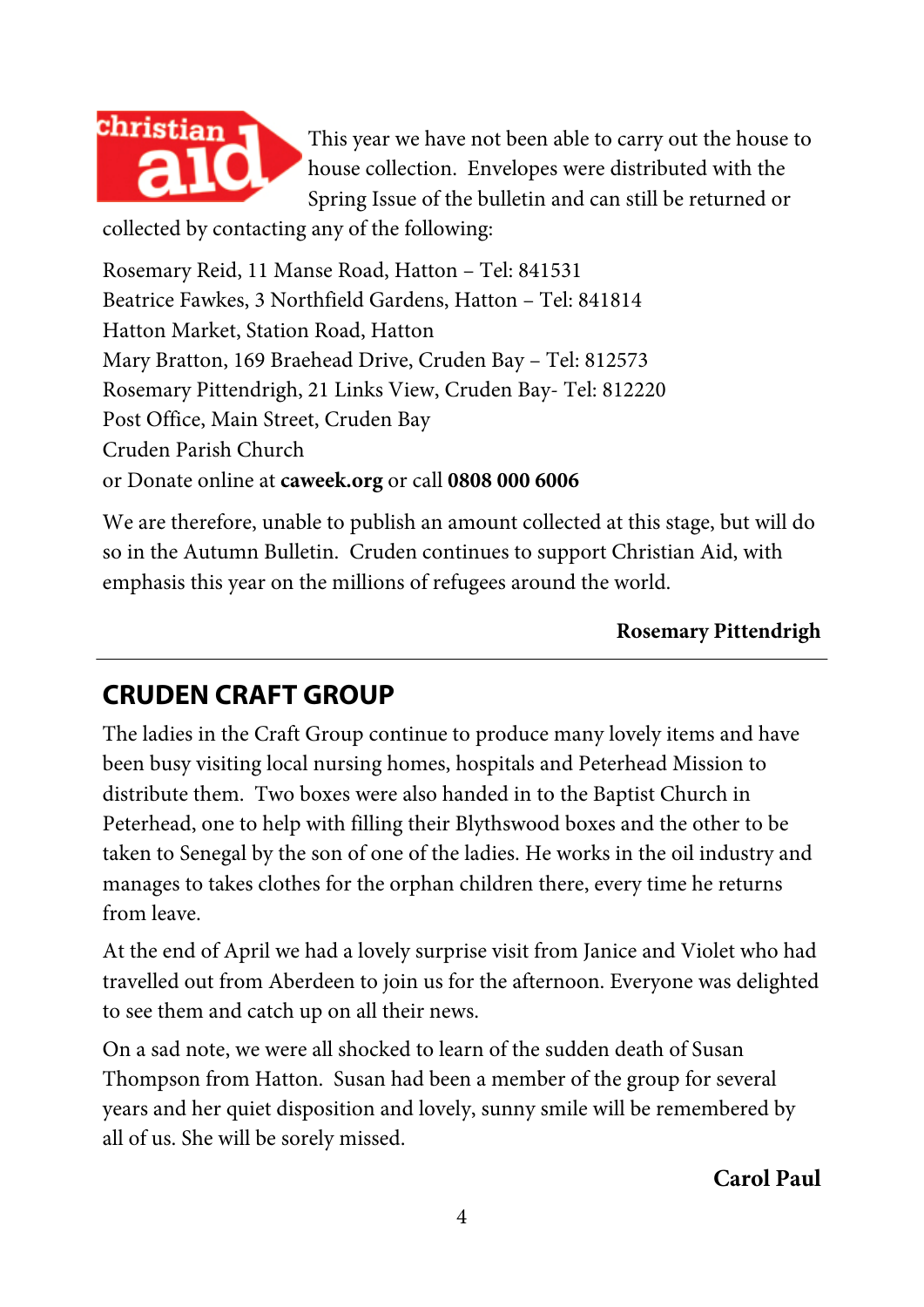## **WATCH AND TALK**

**The Bible's Buried Secrets** is the title of the DVD we watched on January 9<sup>th</sup>. The presenter Fransesca Stavrakopoulou, a Bible scholar, questioned the well held belief that Israel was the home of monotheism. She brought evidence from ancient writings and archaeological remains to prove that the Jews had worshipped many Gods.

**Fix My Family**, the DVD we watched in February described the work of a Christian charity which provides accommodation for homeless young people and aims to keep families together as so many children taken into care end up in prison.

The last DVD we watched "**The Bible a History, Daughters of Eve**", was presented by Bethany Hughs who contends that the Bible is not as anti-women as is often believed.

 An enjoyable, colourful programme which encouraged us to read the Bible more thoughtfully. We were grateful to Allan for celebrating an informal communion service to close the last meeting.

Our W&T lunch on Sunday April  $30<sup>th</sup>$  gave us the opportunity to thank those who have hosted our meetings this year, in particular Marilyn Samways, and also to thank Allan and Beatrice who have provided us with so many enjoyable DVDs.

Sadly, after 20 years, we have to bring Watch and Talk to an end due to the drop in numbers and the difficulty in getting suitable programmes.

#### **Annette Garden**

# **MESSY CHURCH**

Messy Church has now finished for the session. Fewer children attended the last few meetings due to illness but those who were there made up for it in enthusiasm, enjoying a wide variety of crafts and activities We are lucky to have Jim and Lorraine leading the singing. Their lively action songs are proving popular with the children. We are grateful to all our helpers who give of their time and talents. The children enjoyed a finger buffet to finish off the session. The new session starts on 21st September.



## **The Messy Church Team**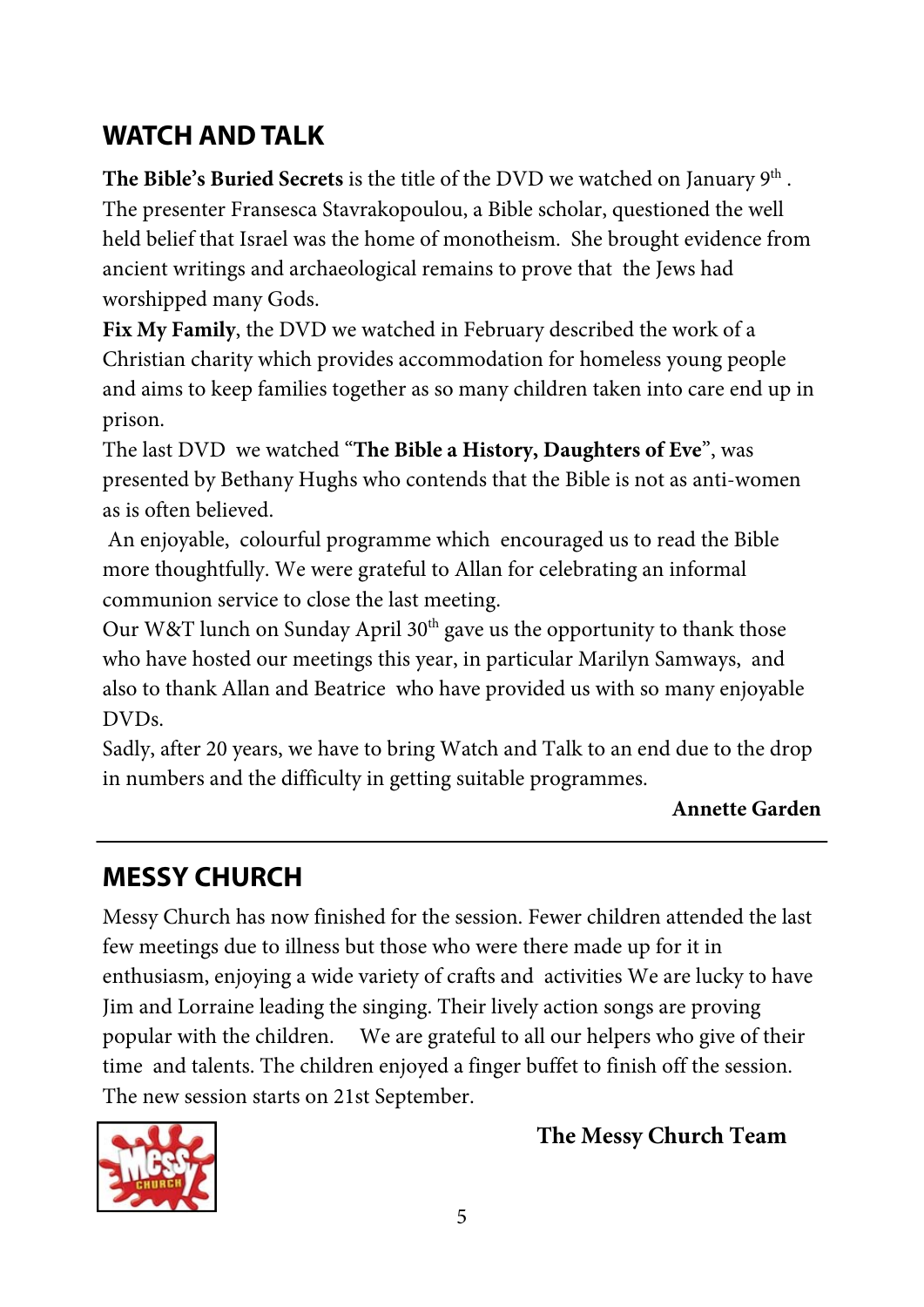## **LOCAL CHURCH REVIEW**

*Under Church law Presbytery has to visit all congregations within it's bounds on a five yearly basis and carry out a Local church review: this replaces the old Quinquennial Visitation. The Session recently met with a Presbytery team led by Rev Robert Thorburn and his report is published for your information.* 

The Visiting Team, comprising Rev Robert Thorburn, Mrs Moira Gess, Mrs Louise Simpson and Mr. Robert Watt, visited Cruden Church Kirk Session on Thurs 20<sup>th</sup> April.

The Team was impressed with the range of activities provided – there is a small Sunday School and active Messy Church with about 25 children run in Hatton. This has been running for 5 years. There is a choir and a branch of the Guild, a craft group and a walking group.

During the vacancy, elders have been involved in conducting worship once a month, having had training previously from the Rev Rodger Neilson, as well as conducting a service at Sunnybank House Nursing Home. Occasional joint services are held with St James' Episcopal Church. Lent and Advent Bible Studies, using material from CLC, have also been run, and support given to Christian Aid, Mission Aviation Fellowship and, until recently, the Raven Trust.

Members are kept up to date with a quarterly magazine delivered by 30 distributors, and encouraged to support the Church through the annual Stewardship campaign.

The Church and Hall buildings are kept in good order, with all urgent and essential works identified in Property Surveys being completed. The Kirk Session (with the help of the General Trustees) is negotiating to sell the former manse and surrounding ground and secure a replacement within the development, although this is proving to be a slow and frustrating experience.

The congregation is actively seeking and doing all it can to secure a new minister, including participating in the Presbytery stand at 'Heart and Soul', and are aware and committed to continue much of the work presently being undertaken. It is encouraging that attendance at worship is holding up during this time, aided by a time of fellowship over teas provided in the Hall after services. Like most congregations, however, the age profile of the congregation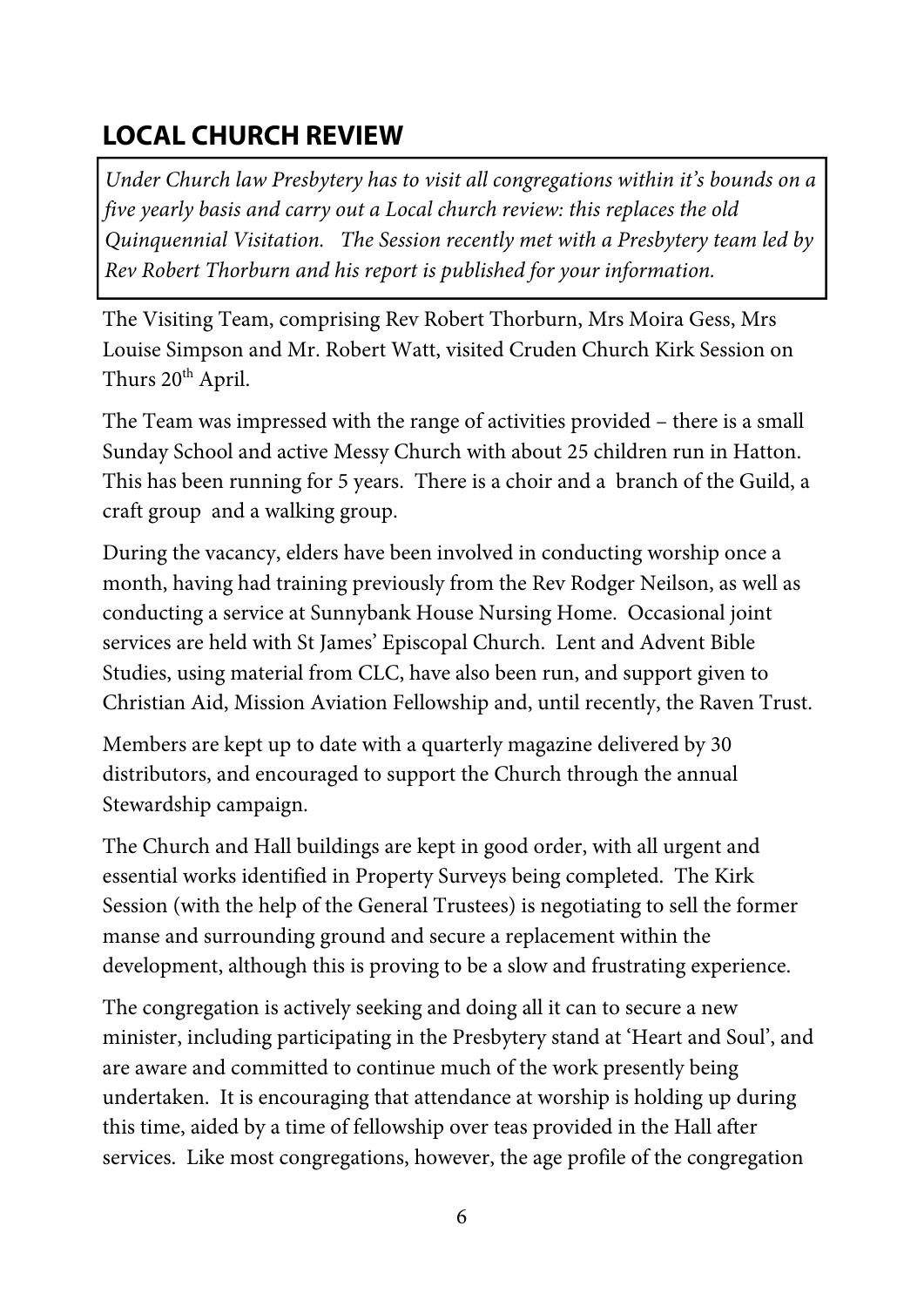is at the upper end, with few younger members.

The Team was impressed with the committed efforts that Office-bearers and members, aware of the challenges they face, are making to ensure an active witness in the communities of Cruden Bay and Hatton, building on the heritage of over 1,000 years of Christian worship in the area, and seeking to forge and pass on a vibrant worshipping and witnessing community.

The convenor will be preaching in Cruden on  $18<sup>th</sup>$  June.



The theme of the General Assembly Heart and Soul this year was "Word of Life" and congregations have been encouraged to submit photographs displaying the phrase which are then added to a special page on the Church of Scotland website. You can see the photo which we have submitted on the front page of this edition of The Bulletin and you can go to the Church of Scotland Website and try to spot it among the many others on display. You can also see it in colour on our own church website.

In our continuing journey to find a new minister five Cruden members attended Heart and Soul in Princes Street Gardens, Edinburgh, on 21 May. Our aim was to raise the profile of Cruden and the Buchan area, for the day we were joined by members from our fellow congregations of Crimond, Maud & Savoch and New Deer. Excellent fellowship was enjoyed by all as we did our bit to raise awareness of our situation in Buchan. The Lord High Commissioner this year is the Princess Royal and on her way through the displays she spent a few minutes at our stand chatting with one or two of those on duty at the time and encouraged us to keep up the good work and expressed her hope that we had success in our mission: a photo of her chatting to some of our colleagues can be seen on the Church of Scotland website.

We have to continue in faith and prayer in the believe that in the near future God's plan will be revealed to us and we will find our next minister.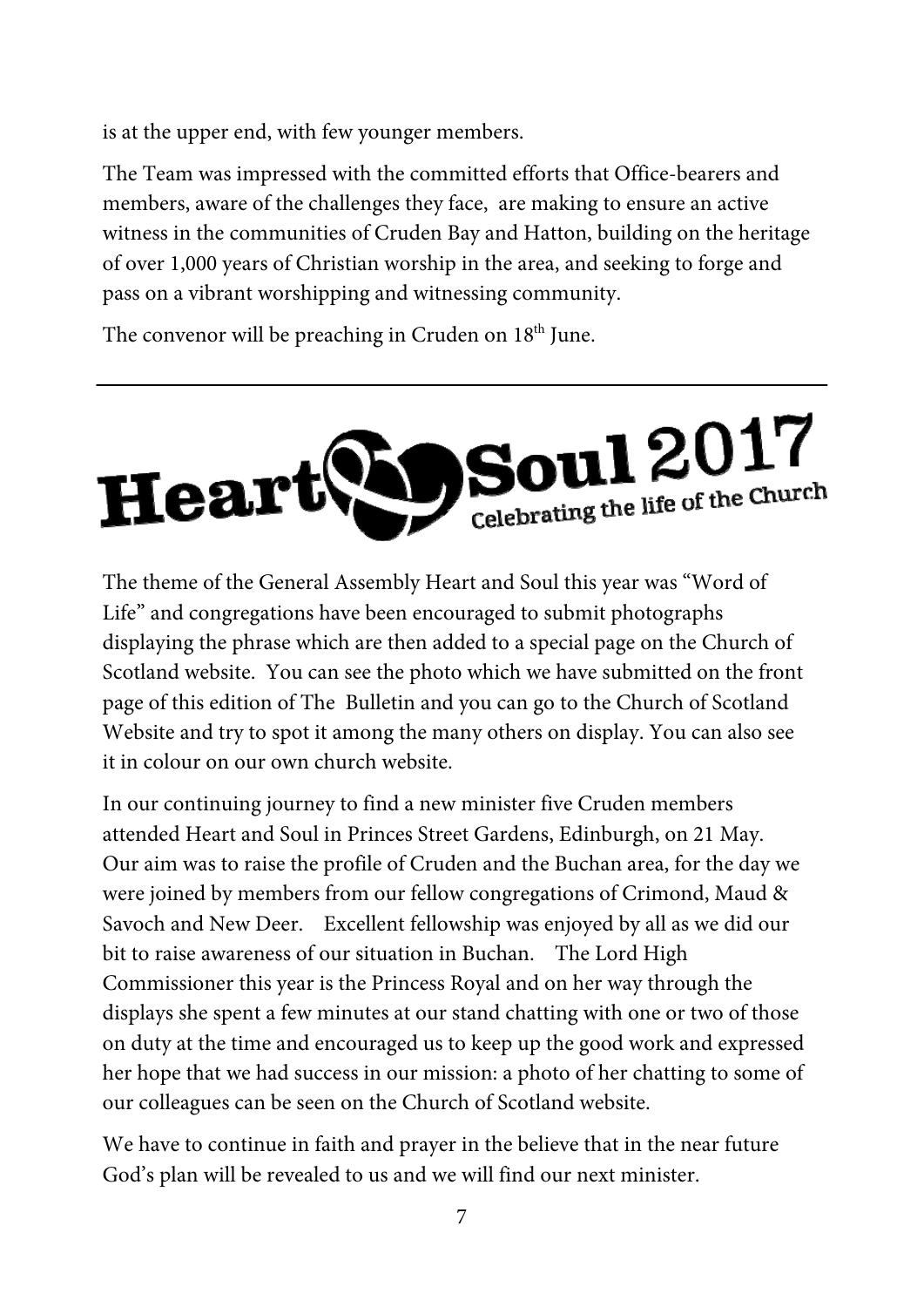## **CRUDEN WALKING GROUP**

The first walk of the year took place on 23 April when the Group was joined by the Guild for the annual Sponsored Walk. Seventeen walkers met in Ellon on a pleasant afternoon and the majority walked along the old railway line to Udny Station. We enjoyed panoramic views of the countryside along the way and passed the old stations at Esslemont and Logierieve. Those who wanted to have a shorter walk spent the afternoon strolling along the banks of the Ythan at Ellon. At the end of our walks we all met up at the Store, Foveran for our much needed refreshments.

On 14 May nine walkers set out for Kemnay to enjoy an afternoon walking on the Fetternear Estate. Four of the group walked out through Kemnay to Dalmadilly then down to the local Shakin' Briggie over the river Don and back through the woods via Fetternear House returning to our start point at the small car park on the outskirts of Kemnay. Those wishing a shorter walk went along the riverbank to view the ruins of Fetternear House, the oldest part of which was built in the late 16<sup>th</sup> century. Various renovations and alterations were made over the centuries until the house was destroyed by fire in 1919. Apart from a five minute shower it was an excellent day for our walk after which we visited Ross's bakery in Inverurie for our usual cuppa and fancy piece.

**Robert Esson** 



#### **Some of the happy walkers.....................**

Irene Stott, Fred Stott and Margaret Wisely Fiona Stephen, Shonah Taylor, Alison



Warrender and Robert Esson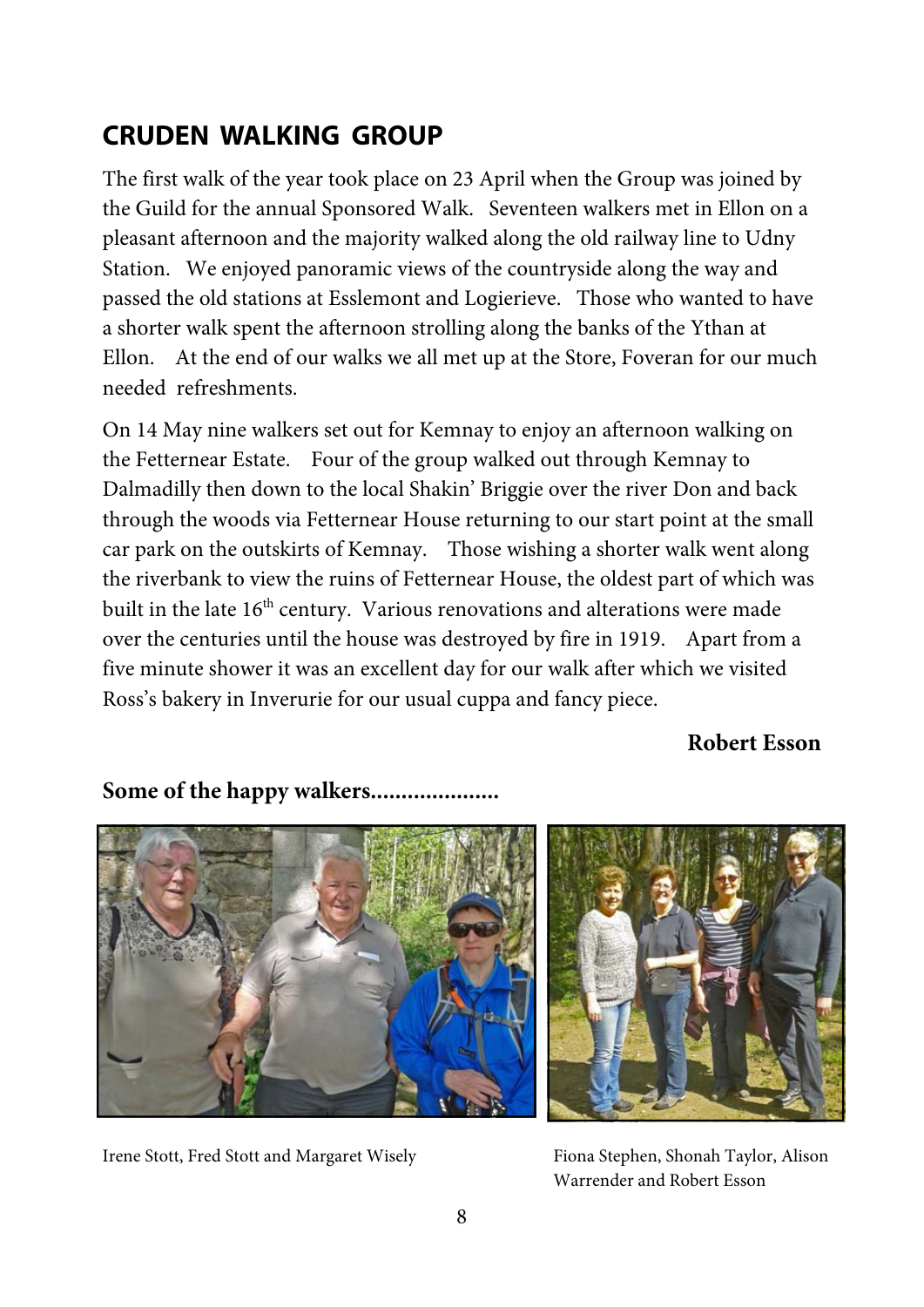### **CRUDEN GUILD**



In February we were delighted that the Rev Sheila Kirk was able to come and speak to us on the Guild Theme – *Go in Joy*. We enjoyed an evening of true fellowship with a most interesting talk and we had fun when Sheila has us all doing a bit of hands on. Due to a very late call off by our Speaker the March meeting had to be cancelled. Following the business of our AGM on 24 April, when the existing committee was elected to continue for another session, we enjoyed an excellent musical evening provided by John and Liz Slaven alias "Fichering

Aboot". We were treated to a variety of music and song before ending the evening and the session with tea, savouries and cakes.

**Lorraine Neilson** 

## **YTHAN SINGERS SUMMER CONCERT**

The Ythan Singers Summer Concert takes place on Friday 9th June at 7.30pm in the Ellon Parish Church Kirk Centre, Station Road, Ellon.

The choir is delighted that Mrs Alison Young has taken up the post of Musical Direcor and that for her first concert wielding the baton she has chosen the lighthearted piece "Captain Noah and His Floating Zoo" written by Michael Flanders and Joseph Horovitz. The second half of the concert features a musical tour around Europe with many favourite pieces such as "Funiculi, Funicula", "Wonderful Copenhagen", "On the Blue Danube", and the "Habanera" from Carmen.

Proceeds from the concert will go to Ellon First Responders. The Scottish Ambulance Service describe a Community First Responder as a member of the public who volunteers to help their community by responding to medical emergencies while the ambulance is on its way.

Tickets are £8 and £5 concession and are available from Hazel Wilkins on 01358 721838, or Adrian Smith on 01779 812095, choir members, or on the door on the night. More information about the Ythan Singers can be found at **www.ythansinaers.co.uk**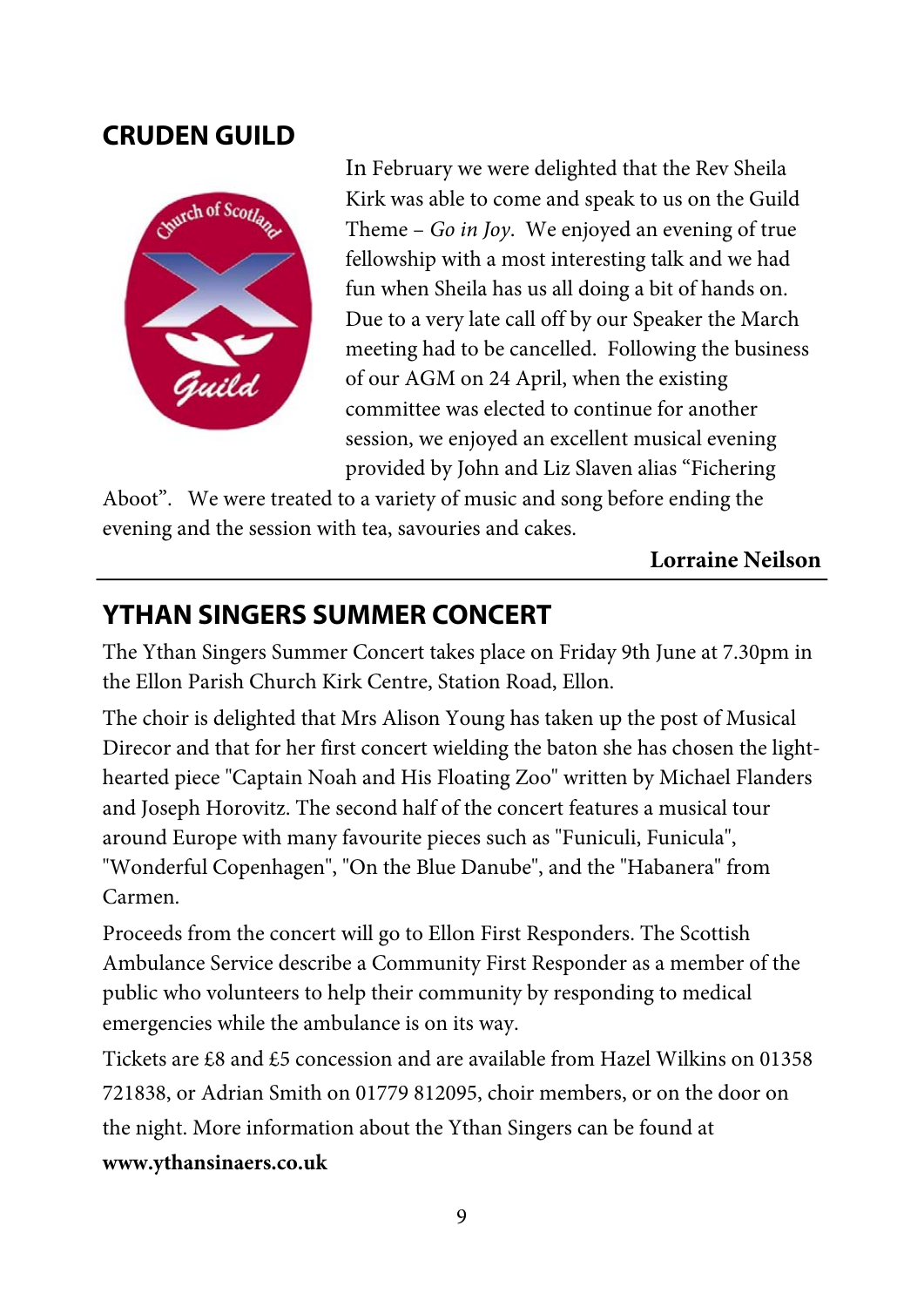## **PARISH REGISTER DEATH**

Mrs Dorothy Cruickshank, Hatton Farm, Hatton.

## **GUILD SPONSORED WALK & SENIORS' OUTING**

The Guild would like to say a big thank you to all sponsors and all who took part in the Sponsored Walk on 23 April in aid of the Senior Citizens' Outing and Guild funds. To date £950 has been raised.

This year the outing on **Thursday 1 June** is going to Raemoir Garden Centre, Banchory followed by high tea at the Buchan Hotel, Ellon. An invitation is extended to all senior citizens who are church members or adherents.

A bus will pick up at the **Kilmarnock Arms and Library, Cruden Bay at 12.30 pm** and **Hatton Village Hall at 1 pm** If you would like to come please can you notify any Guild Committee Member – Rosemary Pittendrigh (812220), Shonah Taylor (841519) or Hatton Post Office, Irene Will (841532), Lorraine Neilson (812436), Muriel Cantlay (841219).



The next issue of the Bulletin will be published at the beginning of September. Please send all material to be included before

**Sunday 27 August 2017** to: Fred Coutts, Ladebank, 1 Manse Place, Hatton AB42 0UQ **bulletin@crudenchurch.org.uk**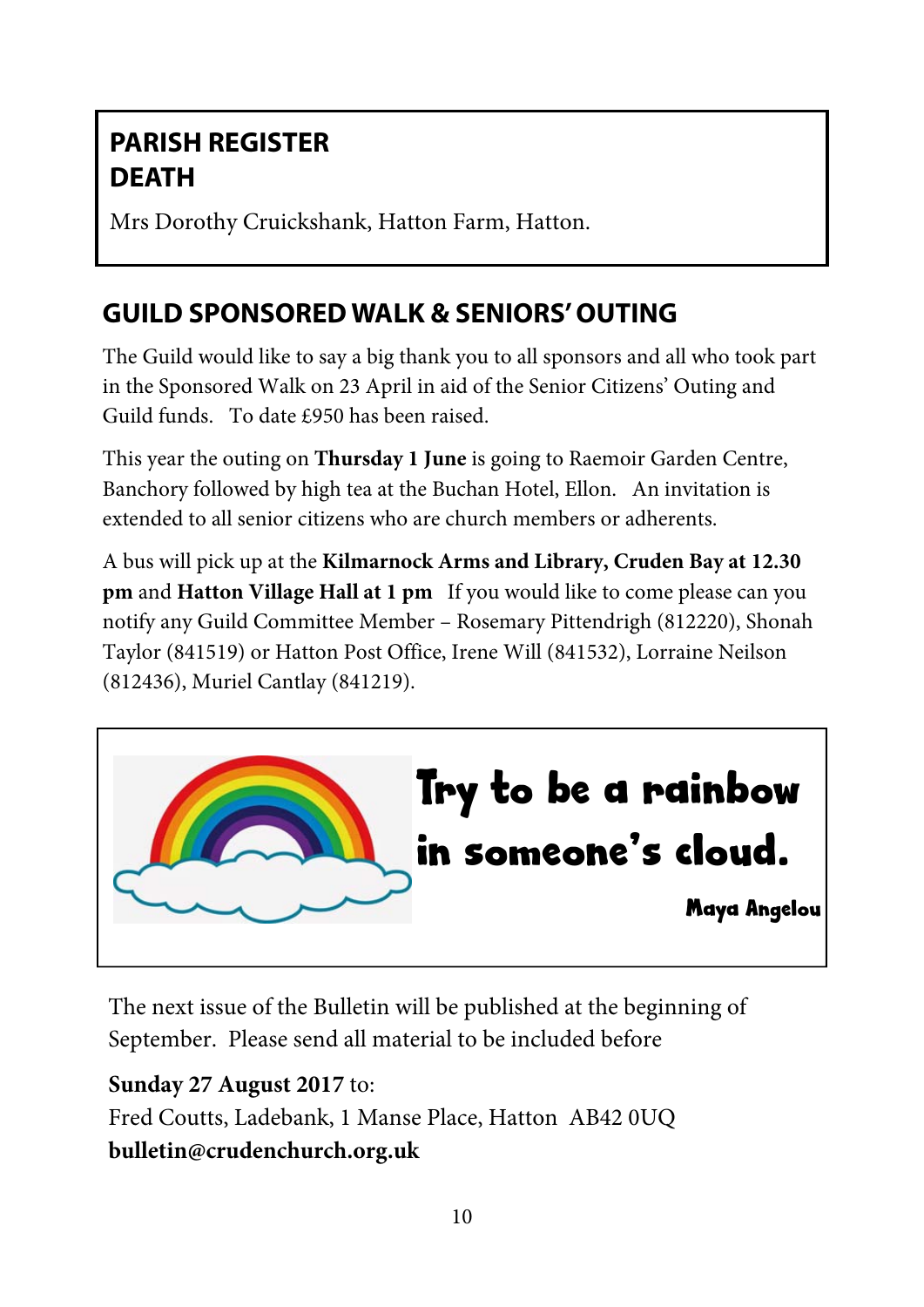# **Sunday Morning Duties 10 am**

| Date    | Door                                     | <b>Flowers</b>         | <b>Teas</b>                             | Children                                   |
|---------|------------------------------------------|------------------------|-----------------------------------------|--------------------------------------------|
| 4 June  | Helen Harper<br><b>Barry Harper</b>      | Joyce Willox           | <b>Marilyn Samways</b><br>Wilma Moir    | Katherine Hyman<br>Maureen Reid            |
| 11 June | <b>Mary Bratton</b><br>Liz Carnie        | Jean Beedie            | Margaret Adams<br>Rosemary Reid         | Karla Buswell<br>Helen Smith               |
| 18 June | Mary Bratton<br>Liz Carnie               | Margaret Cruickshank   | Doreen Buchan<br><b>Beatrice Fawkes</b> | Katherine Hyman<br>Maureen Reid            |
| 25 June | Peter Slamaker<br>Debbie Macintosh       | <b>Wendy Willox</b>    | Liz Carnie<br><b>Margaret Bruce</b>     | Karla Buswell<br>Helen Smith               |
| 2 July  | Peter Slamaker<br>Debbie Macintosh       | <b>Irene Stott</b>     | Elma Cumming<br>Kathleen Craig          | <b>School Holidays</b><br>No Junior Church |
| 9 July  | Mary McNaughtan<br>Adrian Smith          | Rosemary Pittendrigh   | Jennifer Emslie<br>Iris Durno           | <b>School Holidays</b><br>No Junior Church |
| 16 July | Mary McNaughtan<br>Adrian Smith          | Joyce Willox           | <b>Beatrice Fawkes</b><br>Norma Forman  | <b>School Holidays</b><br>No Junior Church |
| 23 July | <b>Irene Stott</b><br><b>Fred Stott</b>  | Maureen Esson          | June Manning<br>Wilma Moir              | <b>School Holidays</b><br>No Junior Church |
| 30 July | Irene Stott<br><b>Fred Stott</b>         | Norma Forman           | <b>Margaret Bruce</b><br>Liz Carnie     | School Holiday<br>No Junior Church         |
| 6 Aug   | Jim MacDonald<br>Margaret Adams          | <b>Muriel Cantlay</b>  | Fiona Stephen<br><b>Irene Stott</b>     | <b>School Holidays</b><br>No Junior Church |
| 13 Aug  | Jim MacDonald<br><b>Margaret Adams</b>   | Iris Durno             | <b>Mary Bratton</b><br>Doreen Buchan    | <b>School Holidays</b><br>No Junior Church |
| 20 Aug  | <b>Margaret Bruce</b><br>Ken Bruce       | <b>Betty Forrester</b> | Rosemary Reid<br><b>Margaret Adams</b>  | <b>School Holidays</b><br>No Junior Church |
| 27 Aug  | <b>Margaret Bruce</b><br>Ken Bruce       | Jean Beedie            | Elma Cumming<br>Kathleen Craig          | Katherine Hyman<br>Maureen Reid            |
| 3 Sept  | <b>Marilyn Samways</b><br>Sarah Paterson | <b>Trish Smith</b>     | Iris Durno<br>Jennifer Emslie           |                                            |
| 10 Sept | <b>Marilyn Samways</b><br>Sarah Paterson | Rosemary Reid          | Norma Forman<br><b>Beatrice Fawkes</b>  |                                            |

**Reminder to those on duty**. If you are unable to do door or tea duties, please endeavour to find someone to do them for you.